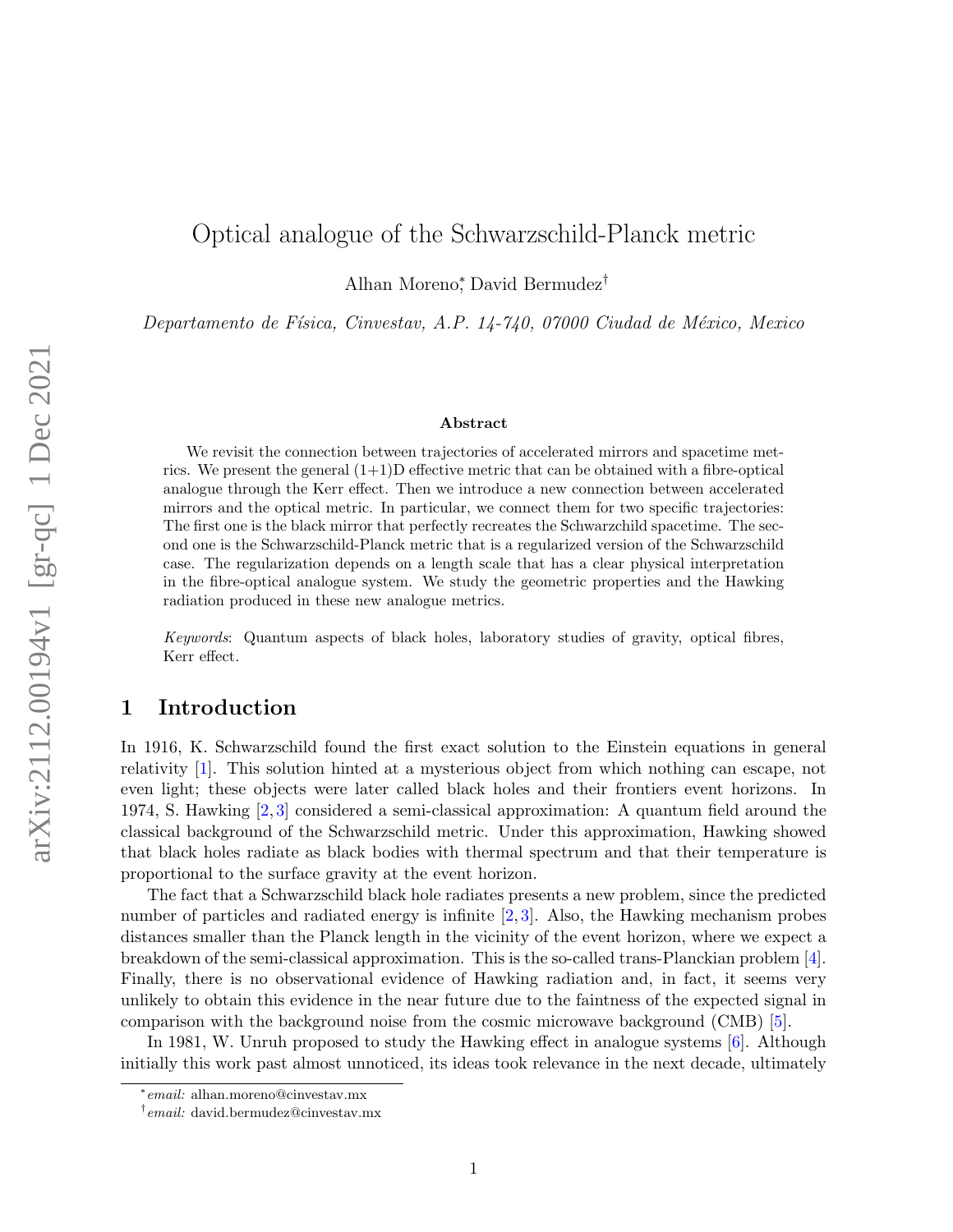leading to a new area of research called analogue gravity. Here, phenomena usually related to gravity are studied in different physical systems. The Hawking process in analogues leads to the production of thermal radiation that can be of classical (stimulated) [\[7\]](#page-12-6) or quantum (spontaneous) [\[8\]](#page-12-7) origin. The most common analogue systems to study Hawking radiation are water tanks [\[9\]](#page-12-8), Bose-Einstein condensates (BEC's) [\[10,](#page-12-9) [11\]](#page-12-10), optical fibres [\[12,](#page-12-11) [13\]](#page-13-0), microcavity polaritons [\[14\]](#page-13-1), superconducting circuits [\[15\]](#page-13-2), and fluids of light [\[16\]](#page-13-3).

In this work, we will focus on optical analogues. The first idea to create an optical analogue was using slow light [\[17\]](#page-13-4), but it was soon shown to suffer a number of problems while simultaneously clarifying the roles of the phase and group velocities [\[18\]](#page-13-5). Then in 2008, Philbin et al. [\[12\]](#page-12-11) proposed that a localized pulse that propagates through an optical fibre recreates the horizon: the fibre-optical analogue of the event horizon.

On the other hand, S.A. Fulling and P.C.W. Davis found that an accelerated mirror propagating through empty space radiates due to the Unruh effect [\[19–](#page-13-6)[21\]](#page-13-7). Eventually, M. Good proposed a mirror trajectory that perfectly recreates the radiation from a Schwarzschild black hole, even the previously mentioned problems with infinite quantities, this is the so-called black mirror [\[22,](#page-13-8) [23\]](#page-13-9). The study of the connection between accelerated mirrors and spacetimes in general relativity produces new analytical tools to understand both systems. For instance, from accelerated mirrors it is easy to find the analytical Bogoliubov  $\beta$  coefficient, the spectrum, the particle number, and the radiated energy [\[22,](#page-13-8) [24](#page-13-10)[–26\]](#page-13-11).

Recently, M. Good and E. Linder proposed a new trajectory of an accelerated mirror that solves the problems of the Schwarzschild metric by softening the trajectories using a new length scale: The quantum-pure black mirror  $[26,27]$  $[26,27]$ . The corresponding spacetime metric was quickly obtained as a regularized form of the Schwarzschild spacetime called the Schwarzschild-Planck metric [\[28\]](#page-13-13).

In most cases, analogue systems only have one temporal and one spatial dimensions or  $(1+1)D$ , as is the case for fibre optics  $[12, 13]$  $[12, 13]$  and BEC's  $[10, 11]$  $[10, 11]$ . Mirror trajectories consist in position as a function of time  $[19,21]$  $[19,21]$ , also regularly in  $(1+1)D$ . Then it is valuable to review the concepts of spacetime geometry in  $(1+1)D$ . In general relativity,  $(1+1)D$  systems are considered toy models that are helpful to introduce the geometry and mathematics of the theory [\[29,](#page-13-14) [30\]](#page-14-0). Here they can also be used to understand the geometry of the new analogue systems.

The aim of this work is to implement the Schwarzschild-Planck metric in an optical analogue. In Section [2,](#page-1-0) we shortly revisit gravity in  $(1+1)D$ . In Section [3](#page-3-0) we work out the mirror trajectories proposed by M. Good and collaborators and how to match the collapse condition for a shell of matter. In Section [4,](#page-6-0) we develop the theory to recreate the general effective metric in a fibreoptical analogue. We obtain the optical analogue of the Schwarzschild-Planck metric in Section [5](#page-7-0) and study its properties in Section [6.](#page-8-0) Finally, we write our conclusions in Section [7.](#page-11-0)

## <span id="page-1-0"></span>2 Gravity in  $(1+1)D$

In 1915, A. Einstein proposed the field equations that describe the interaction between matter and spacetime: the general theory of relativity [\[31\]](#page-14-1). A year later, K. Schwarzschild found their first exact solution with the use of several symmetries [\[1\]](#page-12-0), but in general solving these equations is complex and exhausting. One common strategy of physicists in these difficult cases is to simplify the problem by reducing its dimensions. Here, the simplest systems have one temporal and one spatial dimensions or  $(1+1)D$ . In 1991, R. Mann proved that this kind of systems have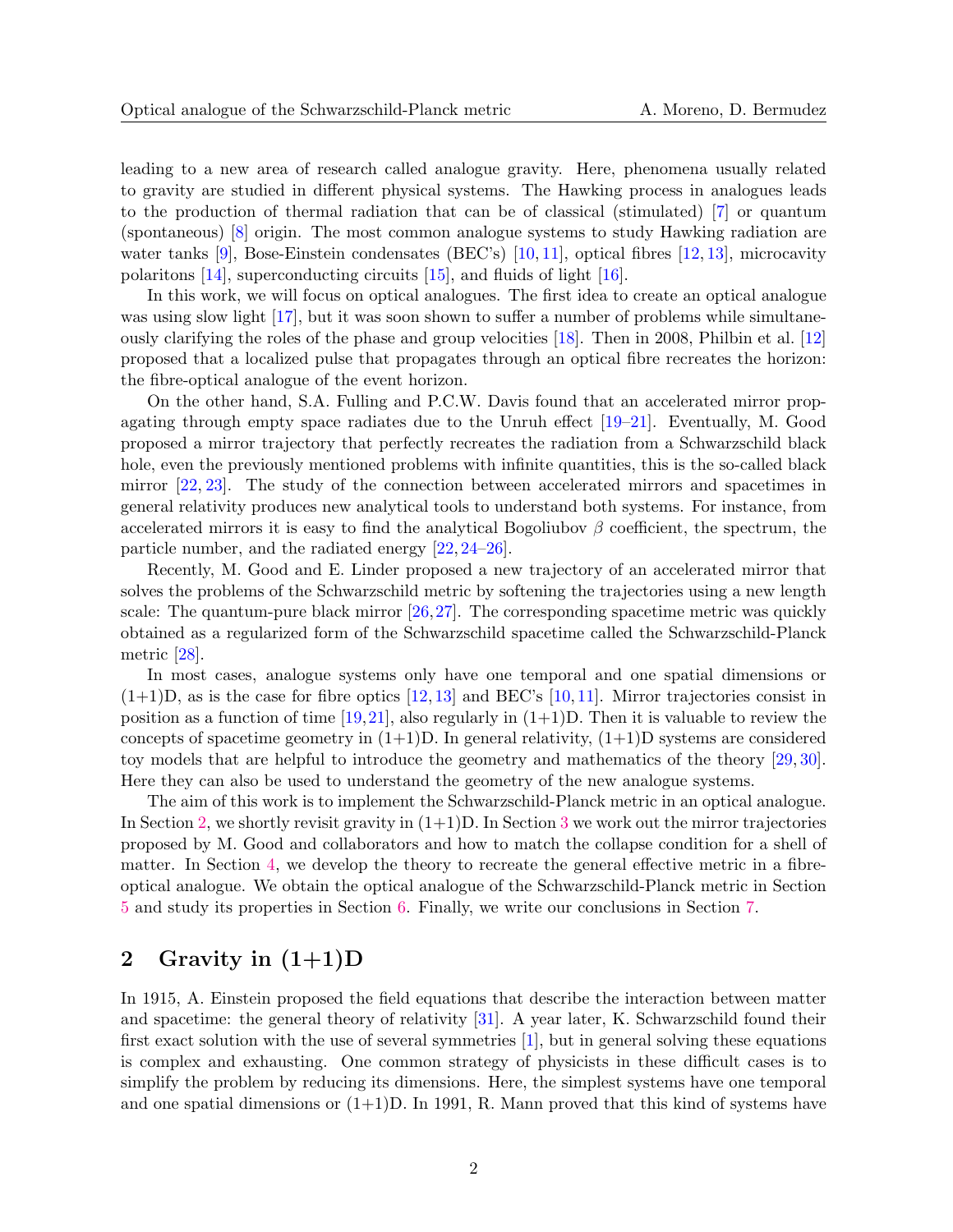black-hole solutions [\[29\]](#page-13-14). However, we will see that this change of dimensions also has unforeseen physical implications.

Any stationary system in  $(1+1)D$  with the condition  $|g| = -1$  can be written in orthogonal coordinates through the Gram–Schmidt process using an independent field  $\alpha(x)$ , as

<span id="page-2-0"></span>
$$
ds^{2} = \alpha(x)c^{2}dt_{0}^{2} - \alpha(x)^{-1}dx^{2},
$$
\n(1)

where  $t_0$  is time and x is position. Like in the usual  $(3+1)D$  systems, the horizon condition is  $\alpha(x) = 0$  [\[29,](#page-13-14)[30\]](#page-14-0). Apparently, there is an inaccessible region of spacetime, but it is only because these are not the best coordinates to describe the system [\[32\]](#page-14-2). In this work, we explicitly write down c to simplify the connection to the analogue case.

The event horizon looks like a singularity in this metric, but this is due to the ill choice of coordinates  $[33]$ . A change to the Painlevé  $[34]$ , Gullstrand  $[35]$  and Lemaître  $[36]$  (PGL) coordinates solves this problem. Then, the metric takes the form

<span id="page-2-1"></span>
$$
ds^{2} = c^{2}dt^{2} - (dx + v(x)dt)^{2}, \qquad v(x) = c\sqrt{1 - \alpha(x)}.
$$
 (2)

In PGL coordinates, the metric is finite in all spacetime except at the singularity  $x = 0$ , but including the horizon. Now, the spacetime can be seen as a Galilean fluid [\[37,](#page-14-7) [38\]](#page-14-8), the null geodesic equation is

<span id="page-2-2"></span>
$$
\frac{\mathrm{d}t}{\mathrm{d}x} = -\left[v(x) \pm c\right]^{-1},\tag{3}
$$

that defines a local inertial frame called the comoving frame, and the signs + and − represent copropagating and counterpropagating rays, respectively.

We will see that in analogue gravity, the black-hole spacetime is represented as a fluid that is swallowed up by the singularity. This connection to the fluid is explicit using PGL coordinates [\[13,](#page-13-0) [33\]](#page-14-3). Next, we describe the general  $(1+1)D$  metric in Eq. [\(1\)](#page-2-0) by studying its geometric quantities.

#### 2.1 Geometric quantities

In (1+1)D there are eight Christoffel symbols  $\Gamma^{\mu}_{\nu\beta}$ , but only six are non-zero

$$
\Gamma_{01}^{0} = -\Gamma_{11}^{1} = \frac{1}{2}\alpha(x)^{-1}\alpha'(x), \qquad \Gamma_{00}^{1} = \frac{1}{2}\alpha(x)\alpha'(x), \tag{4}
$$

where  $\alpha'(x) = d\alpha(x)/dx$ . The other three non-zero components are obtained using the symmetry  $\Gamma^{\mu}_{\nu\beta} = \Gamma^{\mu}_{\beta\nu}$ . The Riemann curvature tensor  $R^{\mu}_{\nu\beta\gamma}$  is made up of sixteen components with only four non-zero given by

$$
R_{001}^1 = \alpha(x)^2 R_{101}^0 = \frac{1}{2} \alpha(x) \alpha''(x).
$$
 (5)

We obtain the remaining two non-zero components using the property  $R^{\mu}_{\nu\beta\gamma} = R^{\mu}_{\nu\gamma\beta}$ . The non-zero components of the Ricci tensor  $R_{\mu\nu}$  are

$$
R_{00} = \frac{1}{2}\alpha(x)\alpha''(x), \quad R_{11} = -\frac{\alpha''(x)}{2\alpha(x)}.
$$
\n(6)

The Ricci R and Kretschmann K scalars are

$$
R = -\alpha''(x), \quad K = \left[\alpha''(x)\right]^2. \tag{7}
$$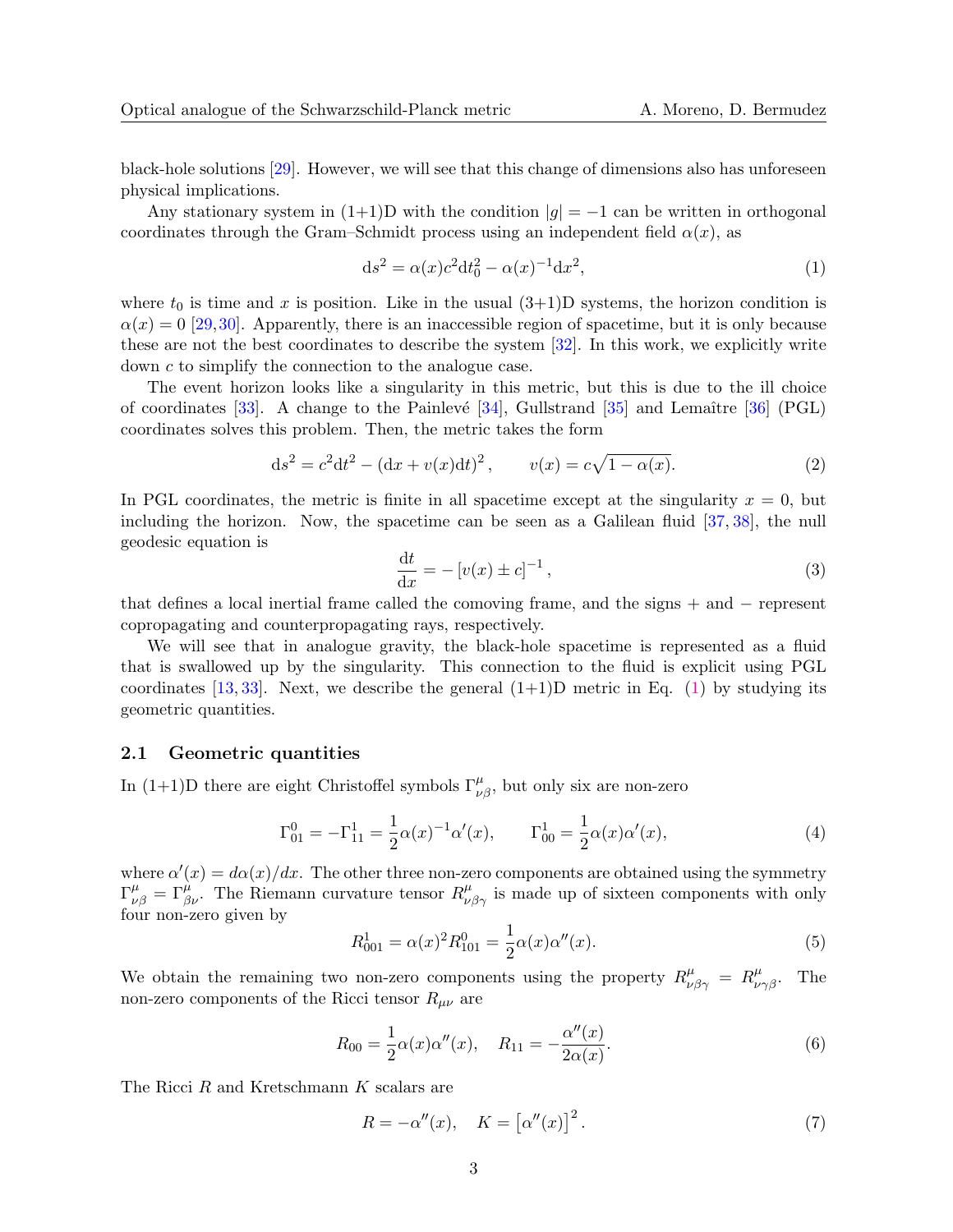Finally, one of the most remarkable results in  $(1+1)$ D gravity is the fact that the Einstein tensor  $G$  is always zero

<span id="page-3-3"></span>
$$
G_{\mu\nu} = R_{\mu\nu} - \frac{R}{2}g_{\mu\nu} = 0.
$$
\n(8)

Then, the Einstein field equations in  $(1+1)D$  gravity do not constrain the metric tensor. The conclusions from this result are: (1) There are only vacuum solutions, i.e. the spacetime only has curvature, but no matter. (2) Any metric is solution of the Einstein equations in  $(1+1)D$ spacetime metric, in particular, some that have an event horizon [\[29,](#page-13-14) [30\]](#page-14-0).

### 2.2 Surface gravity

The surface gravity  $\kappa$  is the acceleration caused directly by the spacetime geometry. Its value at the horizon allows us to assign a temperature to the black-hole geometry [\[39\]](#page-14-9). The explicit formula for  $\kappa$  is

$$
\kappa^2 = -\frac{c^4}{2} \left( \nabla^\nu k^\mu \right) \left( \nabla_\nu k_\mu \right),\tag{9}
$$

where  $k^{\mu}$  is the Killing vector in suitable coordinates. This definition provide us  $\kappa$  everywhere, not just at the horizon [\[40\]](#page-14-10). This will be useful to connect with analogue systems later on. For the general  $(1 + 1)$ D metric with PGL coordinates in Eq. [\(2\)](#page-2-1), the surface gravity is given by

<span id="page-3-2"></span>
$$
\kappa(x) = \left| \frac{c^2}{2} \alpha'(x) \right|.
$$
\n(10)

### <span id="page-3-0"></span>3 Accelerated mirrors and spacetime metrics

In 1976, S.A. Davis and P.C.W. Fulling proposed a simple model of a mirror accelerating in one direction to obtain insight into more complex processes such as the production of cosmological particles and the quantum mechanism of particle production from black holes [\[19,](#page-13-6)[21\]](#page-13-7). Following this idea, M. Good proposed the black mirror, a trajectory of an accelerated mirror that mimics the collapse of a Schwarzschild black-hole. The accelerated mirror has the advantage that its Bogoliubov coefficients can be obtained analytically, and in consequence, it is easy to calculate the corresponding spectrum, energy, and number of particles [\[22\]](#page-13-8).

#### <span id="page-3-1"></span>3.1 From Schwarzschild spacetime to black mirror

The Schwarzschild metric in usual coordinates is written as

$$
ds^{2} = fc^{2}dt^{2} - f^{-1}dr^{2}, \t f = 1 - \frac{r_{s}}{r}, \t (11)
$$

where  $r_s = 2GM/c^2$  is the Schwarzschild radius. The analogy between the Schwarzschild blackhole and the black-mirror trajectory is worked out with the canonical collapse prescription for a shell of matter [\[28\]](#page-13-13). It is necessary to normalize the radial coordinate using the Regge-Wheeler tortoise radial coordinate  $r^*$ , and defining the null coordinates  $f_b = t - r^*/c$  and  $v = t + r^*/c$ for  $r > r_s$ . Since there is a singularity at  $r = r_s$ , another set of coordinates  $U = T + r^*/c$ and  $V = T - r^*/c$  is necessary to describe the spacetime for  $r < r_s$ . The canonical collapse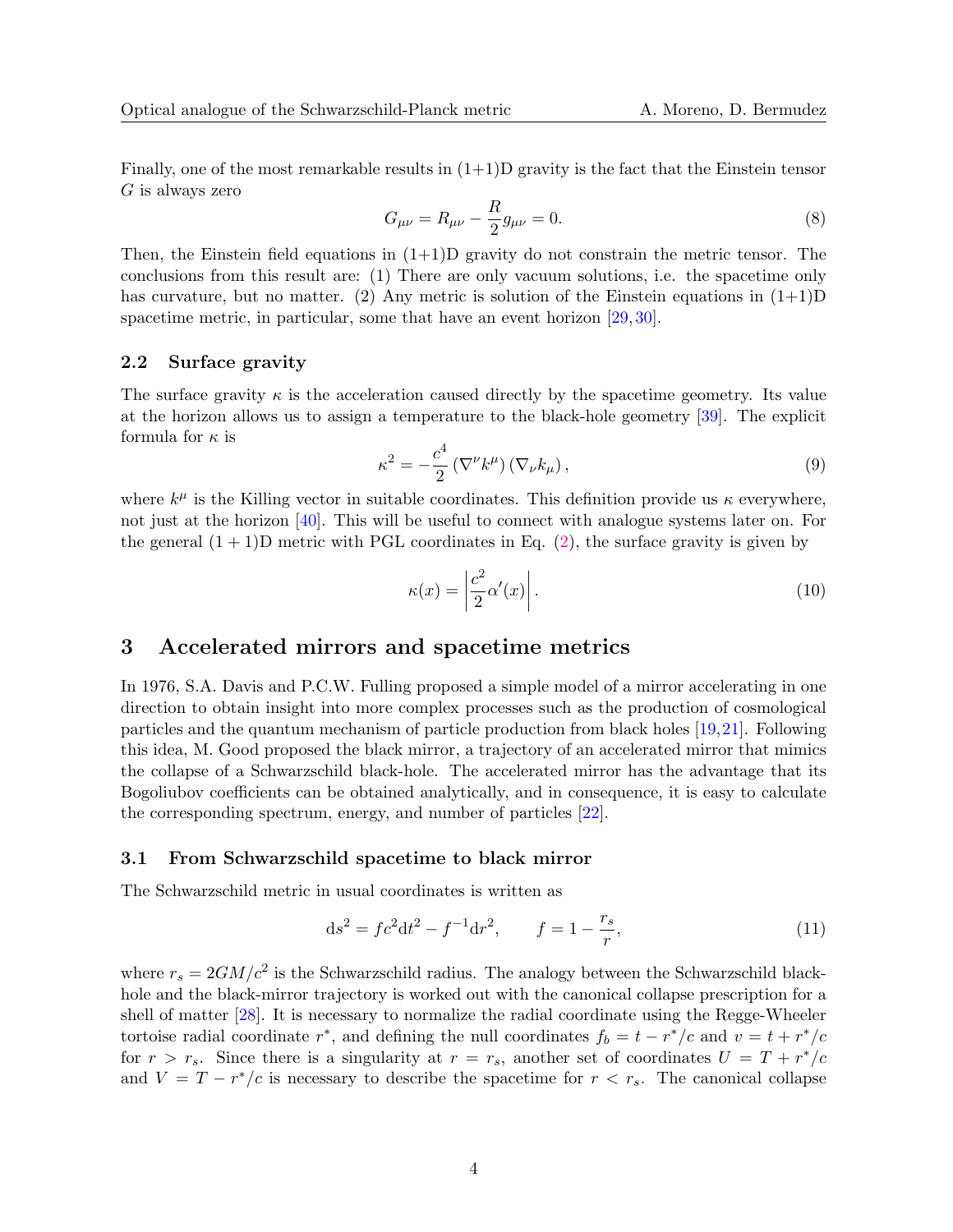prescription emerges from matching the outer  $(f_b, v)$  and inner  $(U, V)$  null coordinates at the horizon [\[28,](#page-13-13) [41\]](#page-14-11). This prescription gives

$$
f_b(U) = U - \frac{c}{\kappa} \ln \left| \frac{\kappa U}{c} \right|,\tag{12}
$$

where  $\kappa = c^2/(2r_s)$  is the surface gravity at the horizon  $r_s$ . The connection between the Schwarzschild spacetime and the black mirror turns into a connection between the particle production in the gravitational collapse due the Hawking effect [\[2,](#page-12-1)[3\]](#page-12-2) and the particle production of an accelerating mirror due to Fulling-Davis effect [\[19,](#page-13-6) [21\]](#page-13-7).

The spectra of the produced particles in the black mirror is the same as in the Schwarzschild black hole. The energy of the produced particles comes from whatever accelerates the mirror (engine) and from the whatever causes the curvature in spacetime (mass). The trajectory of the black mirror in null coordinates is

$$
u_b(v) = v - \frac{c}{a} \ln\left(\frac{av}{c}\right),\tag{13}
$$

where  $u_b = t - x/c$  is the retarded time as function of advanced time  $v = t + x/c$  and a is the acceleration of the mirror  $[22, 28]$  $[22, 28]$ . The connection is performed by matching the outer null coordinate  $u<sub>b</sub>$  (subindex b is for black mirror) with the retarded time  $f<sub>b</sub>$ , and making the mirror acceleration equal to the surface gravity of a Schwarzschild black-hole  $a = \kappa$ .

The problem is that the analogy between the black-mirror trajectory and the Schwarzschild black-hole spacetime is too perfect. The particle production at late times is in eternal equilibrium and the number of particles and radiated energy are infinite, like a black hole radiating forever [\[28\]](#page-13-13). However, this connection between mirrors and spacetimes is flexible enough to allow different systems, and in particular, one that solves these infinities.

#### 3.2 From black mirror to quantum-pure black mirror

To solve these inconsistencies, M. Good, E. Linder, and F. Wilczek [\[27,](#page-13-12) [28\]](#page-13-13) proposed a new trajectory that still resembles an evaporating black hole, but the particle count and energy flux are finite. It produces quasi-thermal radiation that ends in a quantum-pure state [\[27\]](#page-13-12). As it is known, when considering quantum effects the Schwarzschild background is not a stable solution anymore, as radiation evaporates the black hole, its mass is lost, and the metric changes. They called it the quantum-pure black mirror and its trajectory is

<span id="page-4-0"></span>
$$
u_p(v) = v - \frac{c}{a}\sinh^{-1}\left|\frac{gv}{c}\right|,\tag{14}
$$

where  $u_p$  is the new retarded time for the quantum-pure black mirror (subindex p refers to pure). Now there is a new free parameter  $g$  that is also an acceleration and it can be written, similarly to  $\kappa$ , in terms of a new length scale  $g = c^2/(2\ell)$ . In extensions of general relativity, it is usually considered that this new length  $\ell$  is a scale factor that can be related to the microscopic structure of spacetime itself [\[28\]](#page-13-13) and should be of the order of the Planck length

$$
\ell_P = \sqrt{\frac{\hbar G}{c^3}},\tag{15}
$$

where  $\hbar$ , G and c are the fundamental constants of quantum mechanics and general relativity. We will argue next that in our fibre-optical analogue, this parameter corresponds to the response time of the fibre molecules to the optical field.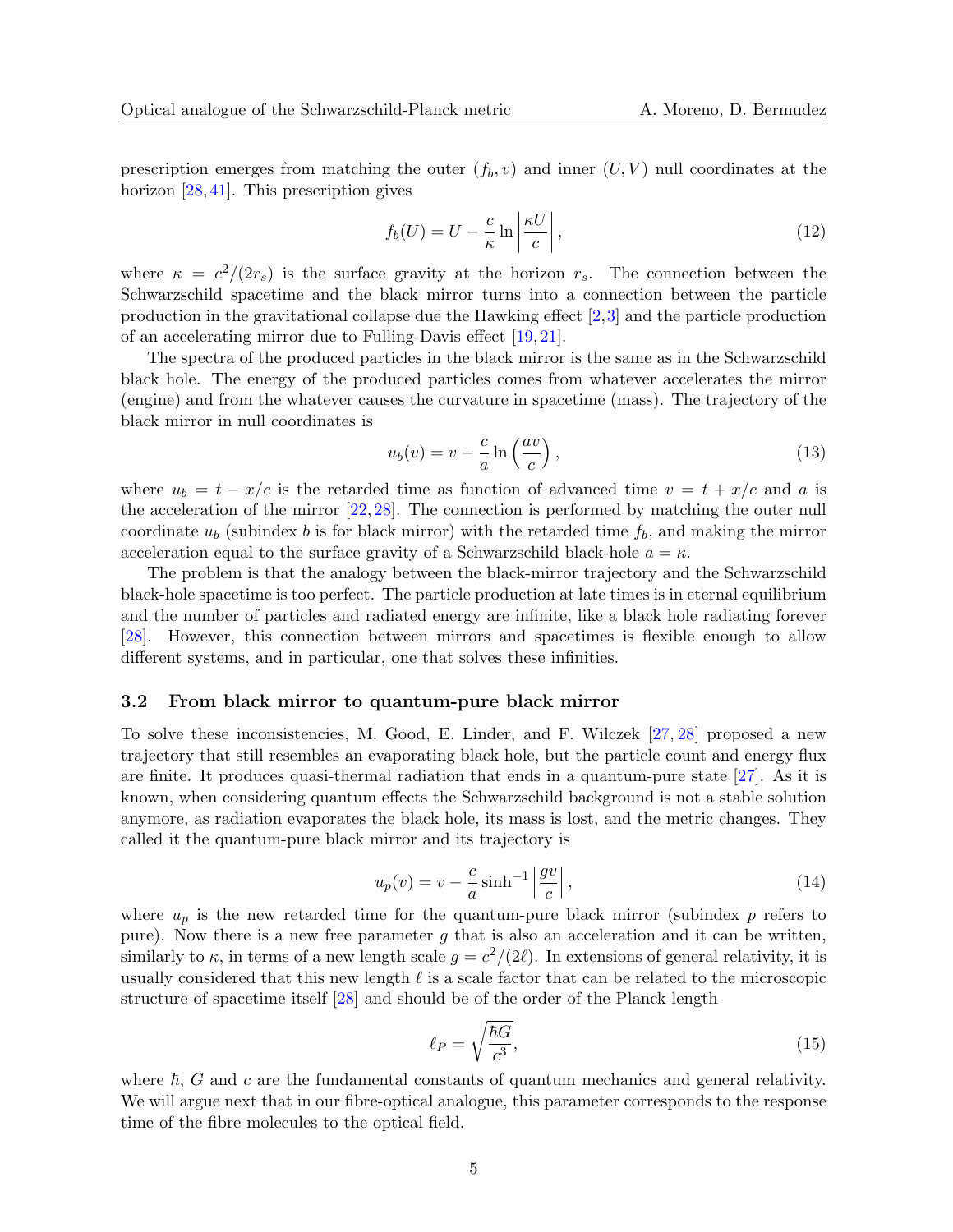<span id="page-5-0"></span>

**Figure 1:** Velocity of light rays  $\dot{r} = dr/dt$  (left) and null geodesics (right) for counter-propagating modes around the horizon for the Schwarzschild (orange) and Schwarzschild-Planck spacetimes  $(\ell/r_s = 10^{-3}$  on the right).

### 3.3 From quantum-pure black mirror to Schwarzschild-Planck metric

Good et al. [\[28\]](#page-13-13) considered the trajectory of a quantum-pure black mirror in Eq. [\(14\)](#page-4-0) and used the collapse condition as in the black hole case. They obtained the following collapse condition that matches the outer  $f_p$  and inner U null coordinates:

$$
f_p(U) = U - \frac{c}{\kappa} \sinh^{-1} \left| \frac{U}{2c\ell} \right|.
$$
 (16)

Just like in the black-hole case, the surface gravity is defined as  $\kappa = c^2/(2r_s)$ . Following the steps from Section [3.1](#page-3-1) in reverse, we obtain the metric related to the collapse prescription. This leads to a new tortoise coordinate  $\bar{r}^*$  defined by

$$
\bar{r}^* = r + r_s \sinh^{-1} \left| \frac{r - r_s}{\ell} \right|.
$$
\n(17)

And from the condition  $d\bar{r}^*/dr \equiv \bar{f}^{-1}$  [\[28\]](#page-13-13), the so-called Schwarzschild-Planck metric is obtained as

<span id="page-5-1"></span>
$$
ds^{2} = \bar{f}c^{2}dt^{2} - \bar{f}^{-1}dr^{2}, \qquad \bar{f} = 1 - \frac{r_{s}}{r_{s} + \sqrt{(r - r_{s})^{2} + \ell^{2}}}.
$$
\n(18)

The introduction of the scale factor  $\ell$  regularizes the conventional Schwarzschild metric in a non-trivial way. As expected, the Schwarzschild metric is recovered in the limit  $\ell \to 0$ .

In PGL coordinates these metrics take the form of the equation [\(2\)](#page-2-1), with the function  $v(r)$ 

$$
v(r) = c\sqrt{\frac{r_s}{r}}, \qquad v(r) = c\sqrt{\frac{r_s}{r_s + \sqrt{(r - r_s)^2 + \ell^2}}},\tag{19}
$$

for the Schwarzschild and Schwarzschild-Planck metric, respectively.

For comparison, the velocity for null trajectories of the Schwarzschild and Schwarzschild-Planck metrics are shown in Figure [1.](#page-5-0) Next, we obtain the optical analogue of this regularized spacetime.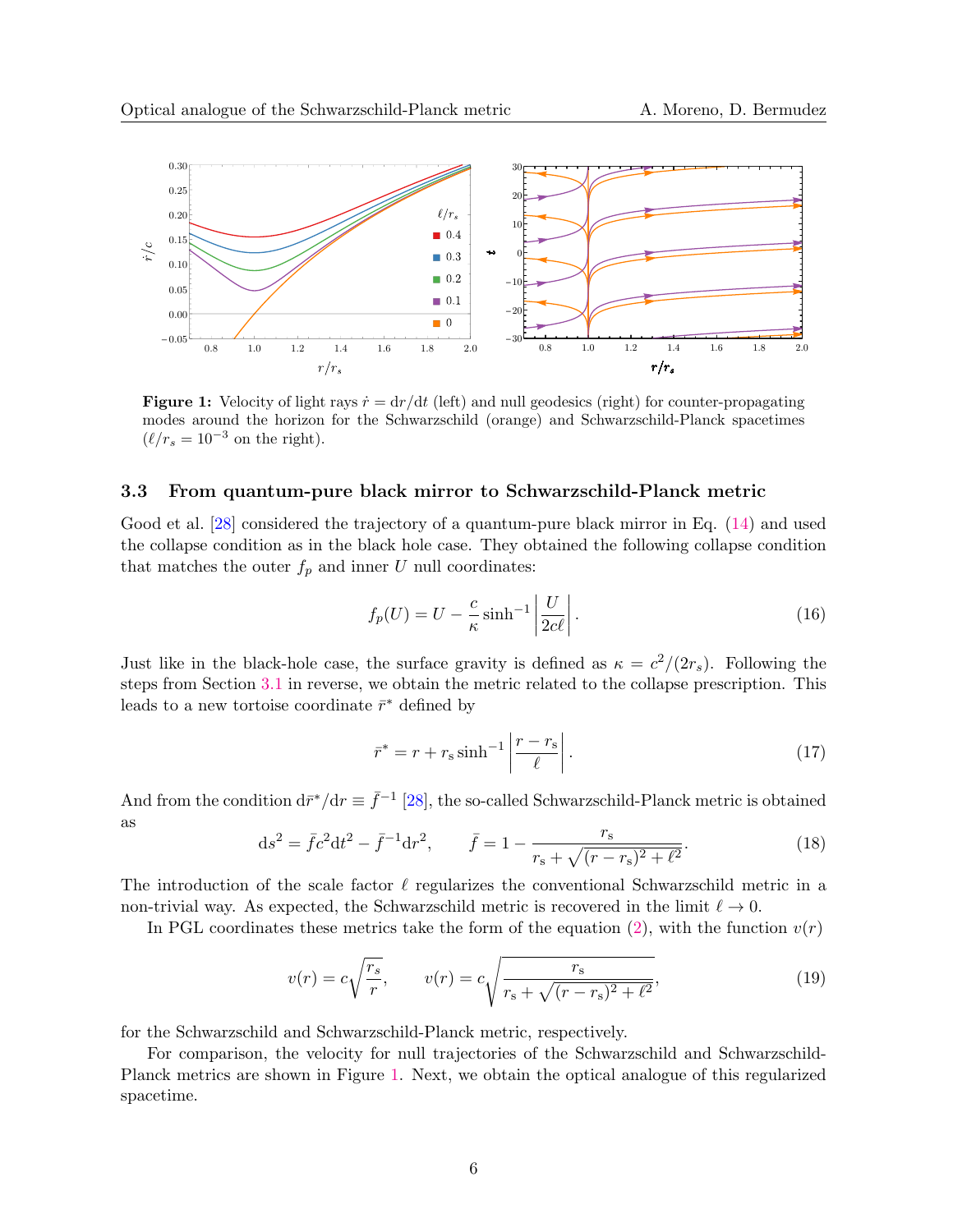### <span id="page-6-0"></span>4 Optical analogue metric

To obtain the optical analogue of spacetime metric, in particular one with an event horizon, an intense light signal is sent through an optical fibre. This is the pump field and it changes the refractive index of the fibre  $n(\tau)$  through the optical Kerr effect  $\delta n(\tau)$ , this is,  $n(\tau) = n_0 + \delta n(\tau)$ , where  $n_0$  is the refractive index of the fibre itself, including material and geometric contributions. This phenomenon results in an effective metric for the movement of additional weaker light signals—even the quantum vacuum—that form the probe field. The two contributions to  $n(\tau)$ are shown separately in the diagram of Figure [2.](#page-7-1)

The analogue event horizon occurs when the probe field interacts with the pump field reducing its phase and group velocities such that the probe is redshifted and trapped by the pump field [\[12,](#page-12-11) [33\]](#page-14-3). In this work we consider the fibre dispersion  $n_0$  as constant by working with a single probe frequency  $\omega$ . We also take into account that  $n_0$  contributes to the value of  $n(\tau)$  in the asymptotic region  $\tau \to \infty$ .

The pump field travels with group velocity  $u$ , defining a comoving frame of reference defined by the propagation  $\zeta$  and delay  $\tau$  times [\[13\]](#page-13-0). The transformation from the laboratory frame to the comoving frame is given by

$$
\zeta = \frac{z}{u}, \quad \tau = t - \frac{z}{u},\tag{20}
$$

where  $\zeta$  plays the role of time and  $\tau$  of distance.

Philbin et al. [\[12\]](#page-12-11) obtained the metric for a probe field travelling in a dielectric medium in the comoving frame

$$
g_{\mu\nu} = \frac{c^4}{u^2 n^2} \begin{pmatrix} u^2 n^2/c^2 - 1 & -1 \\ -1 & -1 \end{pmatrix},\tag{21}
$$

where we restored the  $c^2$  factor such that the line element ds has units of length

$$
ds^{2} = u^{2}n(\tau)^{2}d\zeta^{2} - c^{2}(d\tau + d\zeta)^{2},
$$
\n(22)

and a conformal factor was obviated since wave propagation is well approximated by null geodesics in the eikonal limit [\[42\]](#page-14-12).

This is the optical analogue metric. As we saw,  $n(\tau)$  can be controlled through the optical Kerr effect to define specific effective metrics. To compare this metric with the general  $(1+1)D$ spacetime metric in Eq.  $(1)$ , we perform the following change of coordinates [\[39\]](#page-14-9):

$$
d\zeta = d\zeta_s - \alpha d\tau, \quad \alpha = \frac{g_{01}}{g_{00}},\tag{23}
$$

and defining a new space coordinate  $d\bar{\tau} = [un(\tau)/c]d\tau$ , the metric takes the form

<span id="page-6-1"></span>
$$
ds^{2} = \left(\frac{u^{2}n(\tau)^{2}}{c^{2}} - 1\right)c^{2}d\zeta_{s}^{2} - \left(\frac{u^{2}n(\tau)^{2}}{c^{2}} - 1\right)^{-1}c^{2}d\bar{\tau}^{2}.
$$
 (24)

From where we can directly calculate the surface gravity

<span id="page-6-2"></span>
$$
\kappa(\tau) = \left| \frac{c}{2} \frac{d}{d\bar{\tau}} \left[ \frac{u^2 n(\tau)^2}{c^2} - 1 \right] \right|.
$$
\n(25)

As the analogue systems recreate the light trajectories at late times, we calculate the geodesics

<span id="page-6-3"></span>
$$
\frac{\mathrm{d}\zeta}{\mathrm{d}\tau} = \left[1 \pm \frac{un(\tau)}{c}\right]^{-1},\tag{26}
$$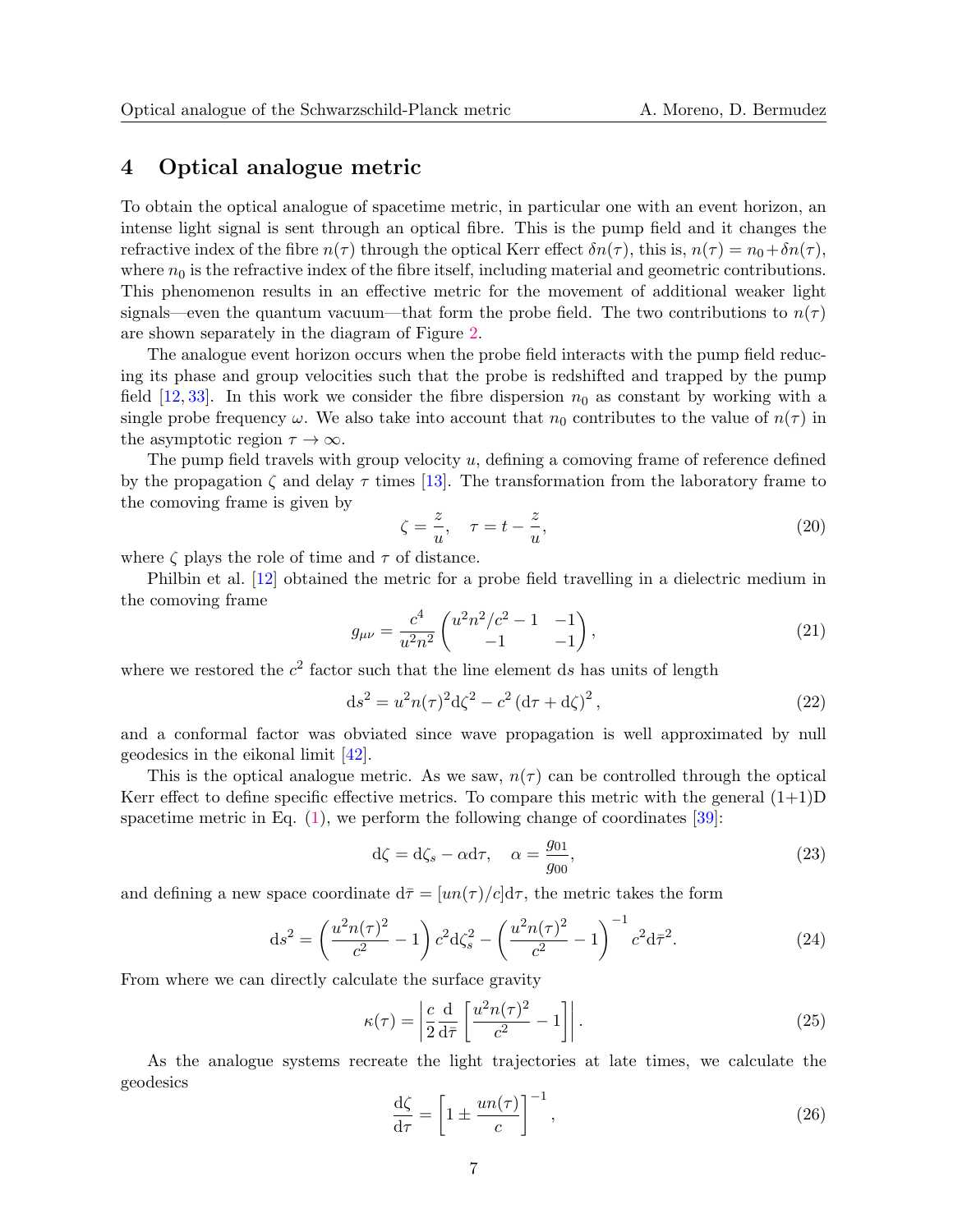<span id="page-7-1"></span>

Figure 2: Pump field travelling through an optical fibre and changing the original refractive index  $n_0$  due to the optical Kerr effect  $\delta n(\tau)$ . The pulse shape corresponds to the Schwarzschild-Planck metric.

to connect to the astrophysical system. Particularly, the counterpropagating trajectories  $(-)$ are the ones that contribute to the Hawking radiation, which is the main object of study in optical analogues [\[12,](#page-12-11) [42\]](#page-14-12).

### <span id="page-7-0"></span>5 Optical analogue of the Schwarzschild-Planck metric

In optics, it is possible to control the shape of  $n(\tau)$  with the correct pump field to obtain different  $(1+1)D$  effective metrics. As we said, our goal is to establish a connection between the Schwarzschild-Planck metric in Eq. [\(18\)](#page-5-1) and the metric of an optical analogue in Eq. [\(24\)](#page-6-1). Matching the surface gravity in both systems given by Eqs.  $(10)$  and  $(25)$ , we obtain the following relation for the refraction index

$$
n(\tau) = \frac{c}{u} \sqrt{\frac{\tau_s}{\tau}}, \qquad n(\tau) = \frac{c}{u} \sqrt{\frac{\tau_s}{\tau_s + \sqrt{(\tau - \tau_s)^2 + \tau_\ell^2}}}.
$$
\n(27)

The same equations can be obtained by matching these metric through their geodesics in Eqs. [\(3\)](#page-2-2) and [\(26\)](#page-6-3). As in the optical analogue the delay time  $\tau$  takes the role of distance, the Schwarzschild radius  $r_s$  and the new length  $\ell$  are replaced by the time scales  $\tau_s$  and  $\tau_{\ell}$ , respectively.

We can control the refractive index  $n(\tau) = n_0 + \delta n(\tau)$  with the intensity of the pump field I due to the optical Kerr effect as  $\delta n(\tau) \propto I(\tau)$ . The shape of the pump field that leads to the Schwarzschild spacetime is shown in Figure [3](#page-8-1) (the orange line). The new parameter  $\tau_{\ell}$  smooths the pump field in the Schwarzschild-Planck metric as it is clear from the behaviour of  $n(\tau)$  as the relation  $\tau_{\ell}/\tau_s$  grows, also shown in Figure [3.](#page-8-1) One of these profiles is used for the diagram in Figure [2.](#page-7-1)

The maximum value of  $\delta n$  needed to recreate the analogue Schwarzschild-Planck spacetime is reached at the horizon and is given by

$$
\delta n_h(\tau_\ell) = n_{g0} \sqrt{\frac{\tau_s}{\tau_s + \tau_\ell}} - n_0. \tag{28}
$$

The largest value among these corresponds to the limiting Schwarzschild case  $\delta n_{\text{max}}(\tau_\ell \to 0)$  =  $n_{g0} - n_0$ , with  $n_{g0} = c/u$  the group velocity of the pump, as shown in Figure [3.](#page-8-1) This value is large but is not out of the order of possibilities, and remember this is the largest value of any possible analogue spacetimes.

In the gravitational case, the length scale  $\ell$  is related to hypothetical structure of spacetime. In the optical case  $\tau_{\ell}$  is related to the very real microscopic structure of the fibre. We believe this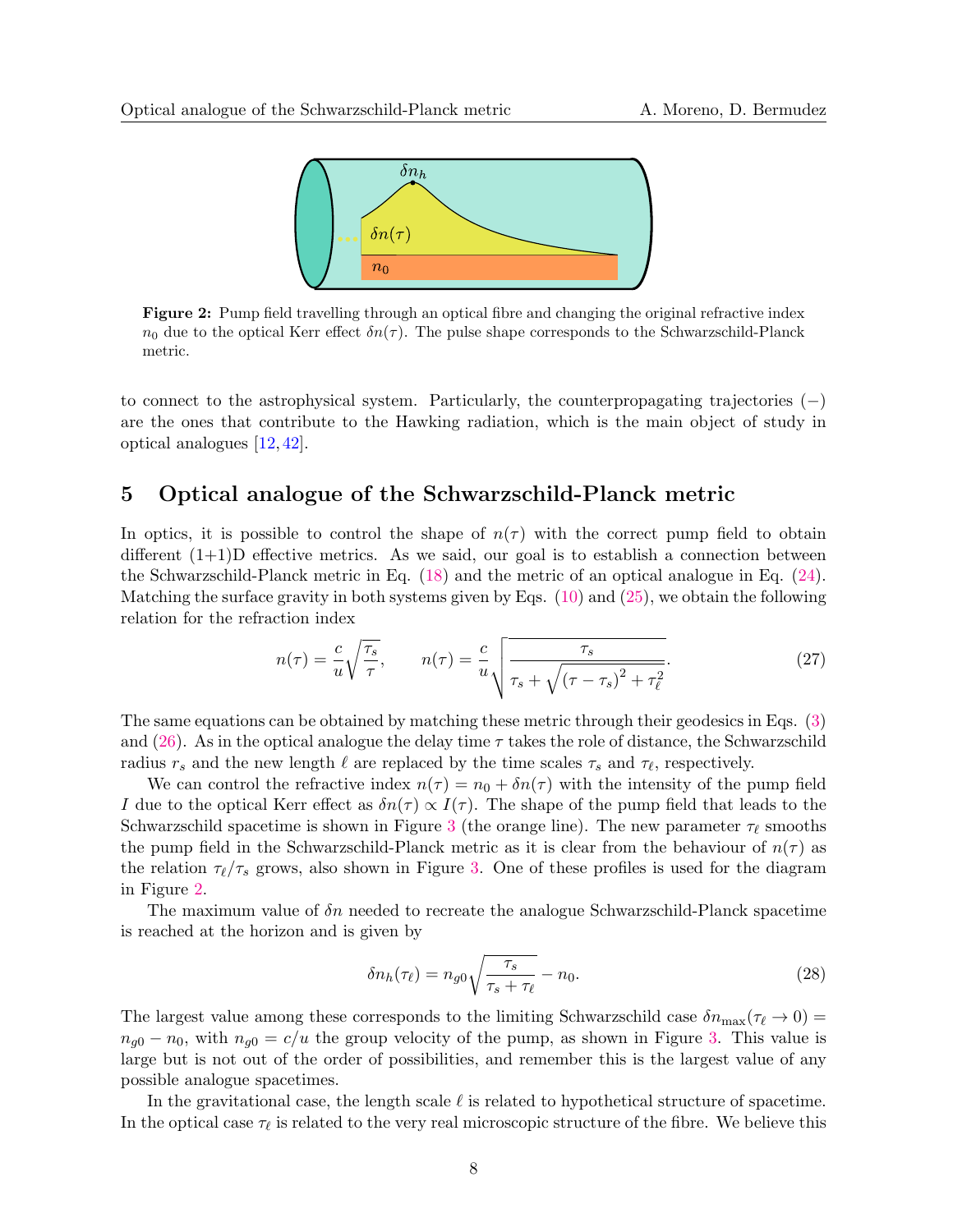<span id="page-8-1"></span>

Figure 3: (a) Refractive index that recreates the Schwarzschild (orange) and Schwarzschild-Plank metrics with different values of  $\tau_{\ell}/\tau_s$ , distance is in units of horizon  $\tau_s$ . (b) Refractive phase index (red) and group index (blue) as function of wavelength  $(\lambda)$  for a fibre used in recent optical analogue experiments [\[7\]](#page-12-6). The dots highlight the values for a pump field at  $0.8\mu$ m and  $\delta n_{\rm max}(0)$  is the maximum change in refractive index.

parameter should be related with the response time of the fibre. For a silica fibre, the response time of the molecules to the electromagnetic field is  $\tau_{\ell} = 1$  ps [\[43\]](#page-14-13).

### <span id="page-8-0"></span>6 Properties of the optical Schwarzschild-Planck metric

### 6.1 Radiation

As we said, one of the advantages of studying accelerating mirrors is that the Bogoliubov  $\beta$ coefficient can be obtained analytically [\[22,](#page-13-8)[26\]](#page-13-11). As the Schwarzschild-Planck metric was obtained from the quantum-pure black mirror, its expression for  $\beta$  is identical and given by

$$
\beta_{\omega\omega'} = -\frac{\sqrt{\omega\omega'}}{\pi\kappa\omega_p} e^{-\frac{\pi\omega}{2\kappa}} K_{\frac{i\omega}{\kappa}} \left(\frac{\omega_p}{g}\right)
$$
\n(29)

where  $\omega_p = \omega + \omega'$  and K is the modified Bessel function. From this quantity we can obtain the spectrum  $N_{\omega}$  and the total number of particles N as

$$
N_{\omega} = \int_0^{\infty} |\beta_{\omega\omega'}|^2 d\omega', \qquad N = \int_0^{\infty} \int_0^{\infty} |\beta_{\omega\omega'}|^2 d\omega' d\omega.
$$
 (30)

The number of particles and energy are finite for the regularized metric, their values can be obtained by numerically integrating a large-enough frequency range.

To study the particle production in time and frequency, it is useful to construct a complete orthonormal family of wave packets from the Bogoliubov coefficients [\[25\]](#page-13-15):

$$
\beta_{jm\omega'} = \frac{1}{\sqrt{\epsilon}} \int_{j\epsilon}^{(j+1)\epsilon} d\omega e^{2i\pi\omega m/\epsilon} \beta_{\omega\omega'}, \tag{31}
$$

where  $u = 2\pi m/\epsilon$ ,  $\omega_i = j\epsilon$ ,  $j \geq 0$ , m is a natural number, and j and m are the discrete representations of frequency and time, respectively. The wavepacket is created during the birth of the evaporating black hole, at  $m = 0$ . In Figure [4,](#page-9-0) we present the numerical results for three values of  $\tau_{\ell}/\tau_s$  as  $0^{-12}$ ,  $10^{-20}$  and 0. In this plot is clear how the thermality of the Schwarzschild metric is lost for the regularized case.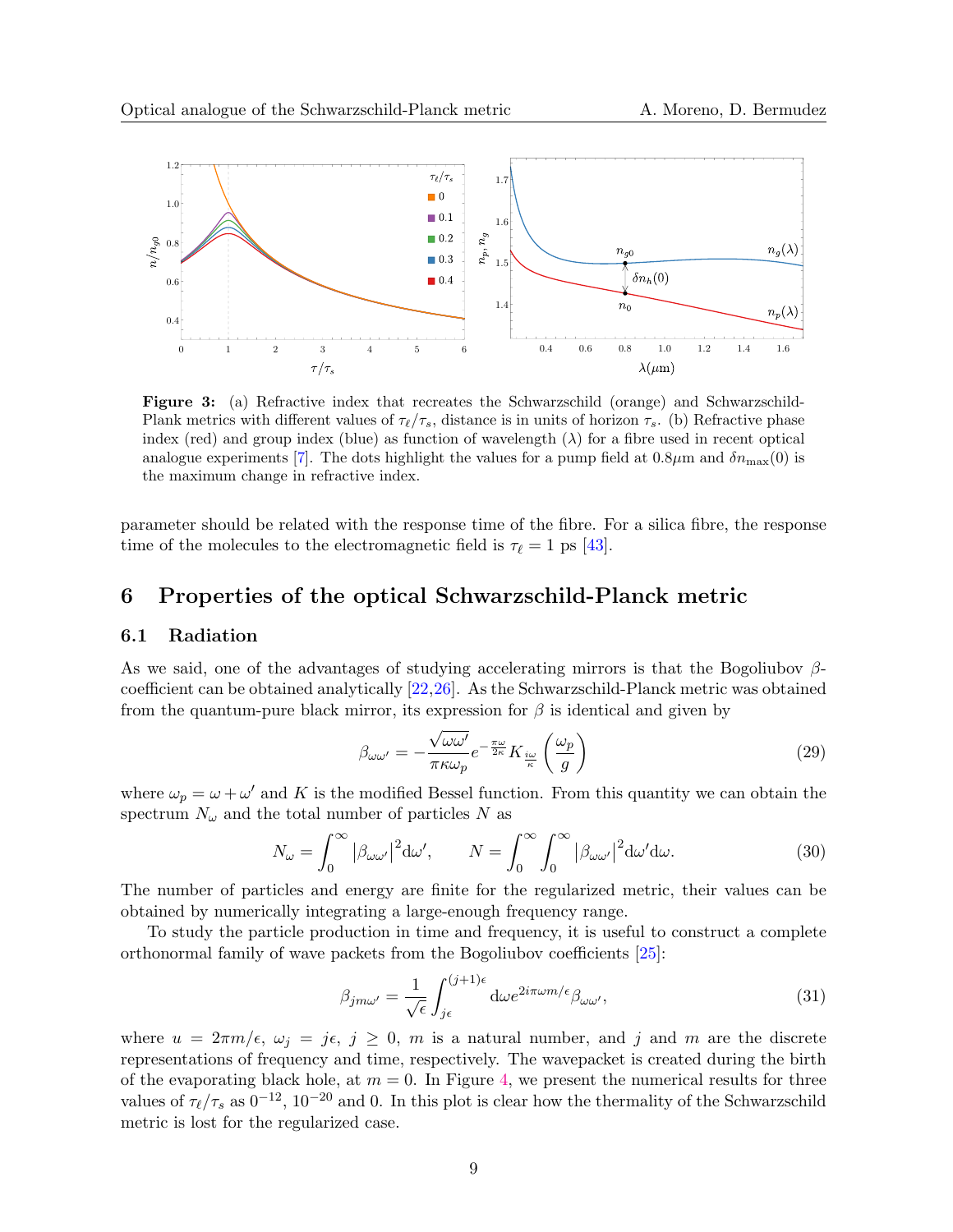<span id="page-9-0"></span>

**Figure 4:** Discrete spectrum for the Schwarzschild  $\tau_{\ell}/\tau_s = 0$  (orange) and Schwarzschild-Planck  $\tau_{\ell}/\tau_s = 10^{-12}$  (blue),  $10^{-20}$  (green) metrics with  $\epsilon = 0.001$ . The j axis is the discretized energy  $\omega$ and  $N_{j0}$  is the particle number in the time of collapse. The Schwarzschild spectrum is thermal as expected, and the Schwarzschild-Planck spectra are quasi-thermal, since the structure parameter  $\tau_{\ell}$  causes deviations.

#### 6.2 Geometric quantities

In this section we study some geometric quantities that can be calculated from the optical Schwarzschild-Planck metric  $g_{\mu\nu}$  given by Eq. [\(24\)](#page-6-1) using the results for general (1+1)D gravity presented in Section [2.](#page-1-0)

The non-zero Christoffel symbols are

$$
\Gamma_{10}^{0} = \frac{(\tau - \tau_s)\tau_s}{2[\tau_{\ell}^2 + (\tau - \tau_s)^2](\tau_s + \sqrt{\tau_{\ell}^2 + (\tau - \tau_s)^2})} \approx \frac{\tau_s}{2\tau(\tau - \tau_s)} + O\left(\tau_{\ell}^2\right),\tag{32}
$$

$$
\Gamma_{00}^{1} = \frac{(\tau - \tau_s)\tau}{2\left(\tau_s + \sqrt{\tau_\ell^2 + (\tau - \tau_s)^2}\right)^3} \approx \frac{(\tau - \tau_s)\tau_s}{2\tau^3} + +O\left(\tau_\ell^2\right),\tag{33}
$$

$$
\Gamma_{11}^{1} = -\frac{(\tau - \tau_{s})\tau_{s}}{2[\tau_{\ell}^{2} + (\tau - \tau_{s})^{2}](\tau_{s} + \sqrt{\tau_{\ell}^{2} + (\tau - \tau_{s})^{2}})} \approx -\frac{\tau_{s}}{2\tau(\tau - \tau_{s})} + O\left(\tau_{\ell}^{2}\right). \tag{34}
$$

These values reduce to those of the  $(1+1)$  Schwarzschild metric when the structure parameter  $\tau_{\ell} = 0$  disappears, as shown with the first term of the expansion for small  $\tau_{\ell}$ .

The Ricci scalar is

$$
R = \frac{\tau_s \left[ \tau_\ell^2 + (\tau - \tau_s)^2 \left( \tau_\ell^2 - 2 (\tau - \tau_s)^2 \right) + \tau_\ell^2 \tau_s^2 \sqrt{\tau_\ell^2 + (\tau - \tau_s)^2} \right]}{\left[ \tau_\ell^2 + (\tau - \tau_s)^2 \right]^2 \left[ \tau_s + \sqrt{\tau_\ell^2 + (\tau - \tau_s)^2} \right]^3},\tag{35}
$$

and its limits at  $\tau \to \infty$ ,  $\tau \to \tau_s$  and  $\tau_{\ell} \to 0$  are

$$
\lim_{\tau \to \infty} R = 0, \quad \lim_{\tau \to \tau_s} R = \frac{\tau_s \left(\tau_\ell^2 + \tau_\ell \tau_s\right)}{\tau_\ell^2 (\tau_\ell + \tau_s)^3}, \quad \lim_{\tau_\ell \to 0} R = \frac{2\tau_s}{\tau^3}.
$$
\n
$$
(36)
$$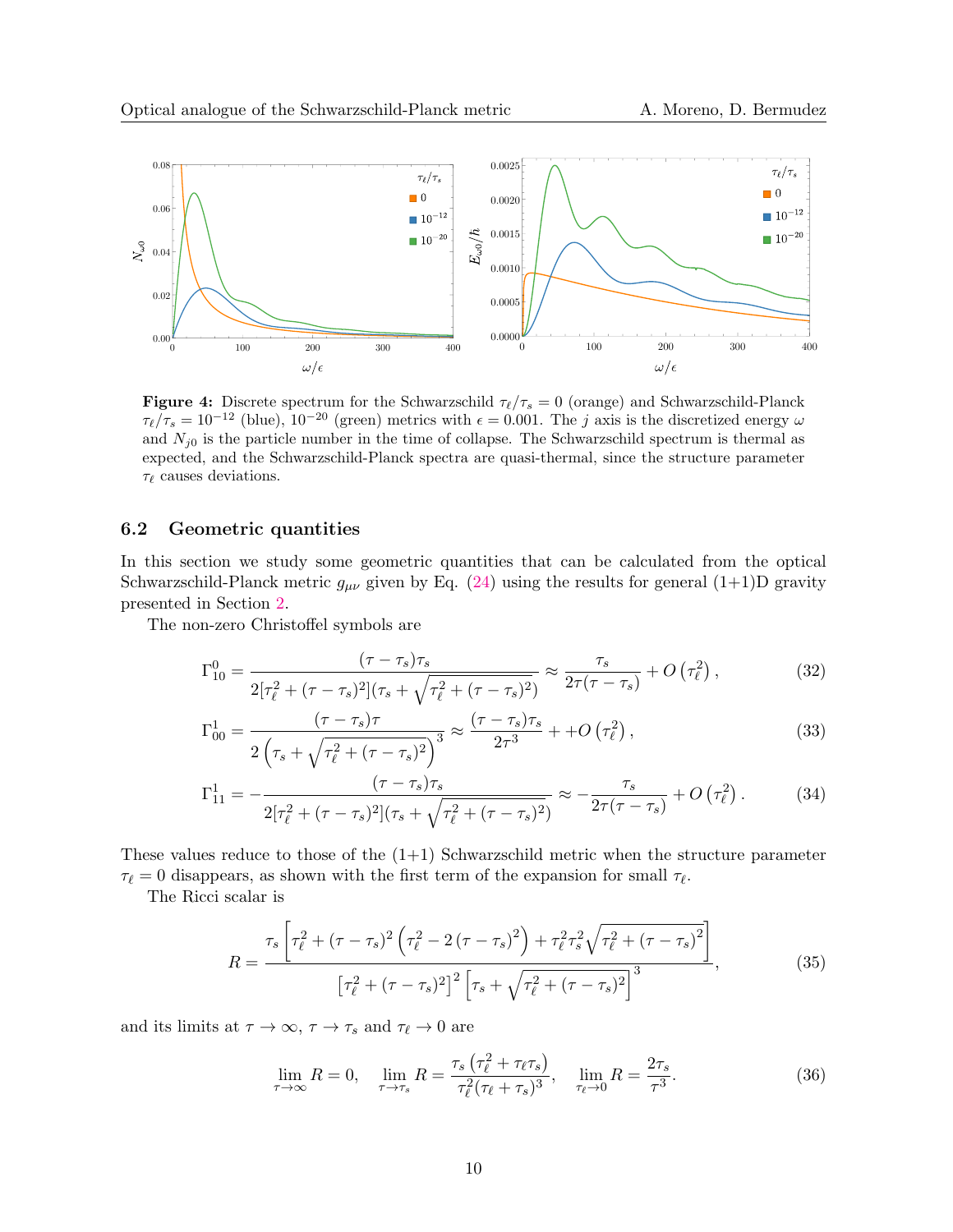<span id="page-10-0"></span>

**Figure 5:** Ricci (left) and Kretschmann (right) scalars around the horizon  $\tau_s$ . The orange line is obtained from an optical analogue of the Schwarzschild metric  $(\tau_{\ell}/\tau_{s} \rightarrow 0)$ , while the rest correspond to different cases of the Schwarzschild-Planck analogue.

The Kretschmann scalar is

$$
K = \frac{\tau_s^2 \left[ \tau_\ell^2 + (\tau - \tau_s)^2 \left( \tau_\ell^2 - 2 (\tau - \tau_s)^2 \right) + \tau_\ell^2 \tau_s^2 \sqrt{\tau_\ell^2 + (\tau - \tau_s)^2} \right]^2}{\left[ \tau_\ell^2 + (\tau - \tau_s)^2 \right]^4 \left[ \tau_s + \sqrt{\tau_\ell^2 + (\tau - \tau_s)^2} \right]^6},\tag{37}
$$

and the corresponding limits are

$$
\lim_{\tau \to \infty} K = 0, \quad \lim_{\tau \to \tau_s} K = \frac{\tau_s^2 \left(\tau_\ell^2 + \tau_\ell \tau_s\right)^2}{\tau_\ell^4 (\tau_\ell + \tau_s)^6}, \quad \lim_{\tau_\ell \to 0} K = \frac{4\tau_s^2}{\tau^6}.
$$
\n(38)

We plot both scalars in Figure [5](#page-10-0) around the horizon  $\tau_s$ , we consider the limiting case  $\tau_\ell = 0$ (orange line). The scalars are continuous at the horizon for all cases, but the behaviour of the Schwarzschild-Planck case differs from the Schwarzschild one around the horizon and on the black hole interior. In previous works on the quantum-pure black mirror and the astrophysical Schwarzschild-Planck spacetime, these scalars have similar expressions but are plotted as discontinuous [\[28\]](#page-13-13). We believe this is due to an implicit redefinition of the metric for the black hole interior to match the Schwarzschild case. However, the metric obtained by the optical analogue does not need this redefinition and the scalars are continuous at the horizon. The values tent to the Schwarzschild case far away from the horizon  $\tau \gg \tau_s$ .

Unlike the (3+1)D Schwarzschild-Planck metric, in the optical analogue the Einstein tensor is  $G = 0$ . This result agrees with the Eq. [\(8\)](#page-3-3), since we are considering a spacetime  $(1+1)D$ instead of a  $(3+1)D$  one.

The non-zero entries of the Ricci tensor are

$$
R_{00} = \frac{\tau_s \left[ \tau_\ell^4 - 2(\tau - \tau_s)^4 - \tau_\ell^2 \left( \tau^2 - 2\tau\tau_s - \sqrt{\tau_\ell^2 + (\tau - \tau_s)^2} \tau_s + \tau_s^2 \right) \right]}{2 \left[ \tau_\ell^2 + (\tau - \tau_s)^2 \right]^{3/2} \left[ \tau_s + \sqrt{\tau_\ell^2 + (\tau - \tau_s)^2} \right]^4},\tag{39}
$$

$$
R_{11} = -\frac{\tau_s \left[ \tau_\ell^4 - 2(\tau - \tau_s)^4 - \tau_\ell^2 \left( \tau^2 - 2\tau \tau_s - \sqrt{\tau_\ell^2 + (\tau - \tau_s)^2} \tau_s + \tau_s^2 \right) \right]}{2 \left[ \tau_\ell^2 + (\tau - \tau_s)^2 \right]^{5/2} \left[ \tau_s + \sqrt{\tau_\ell^2 + (\tau - \tau_s)^2} \right]^2}.
$$
(40)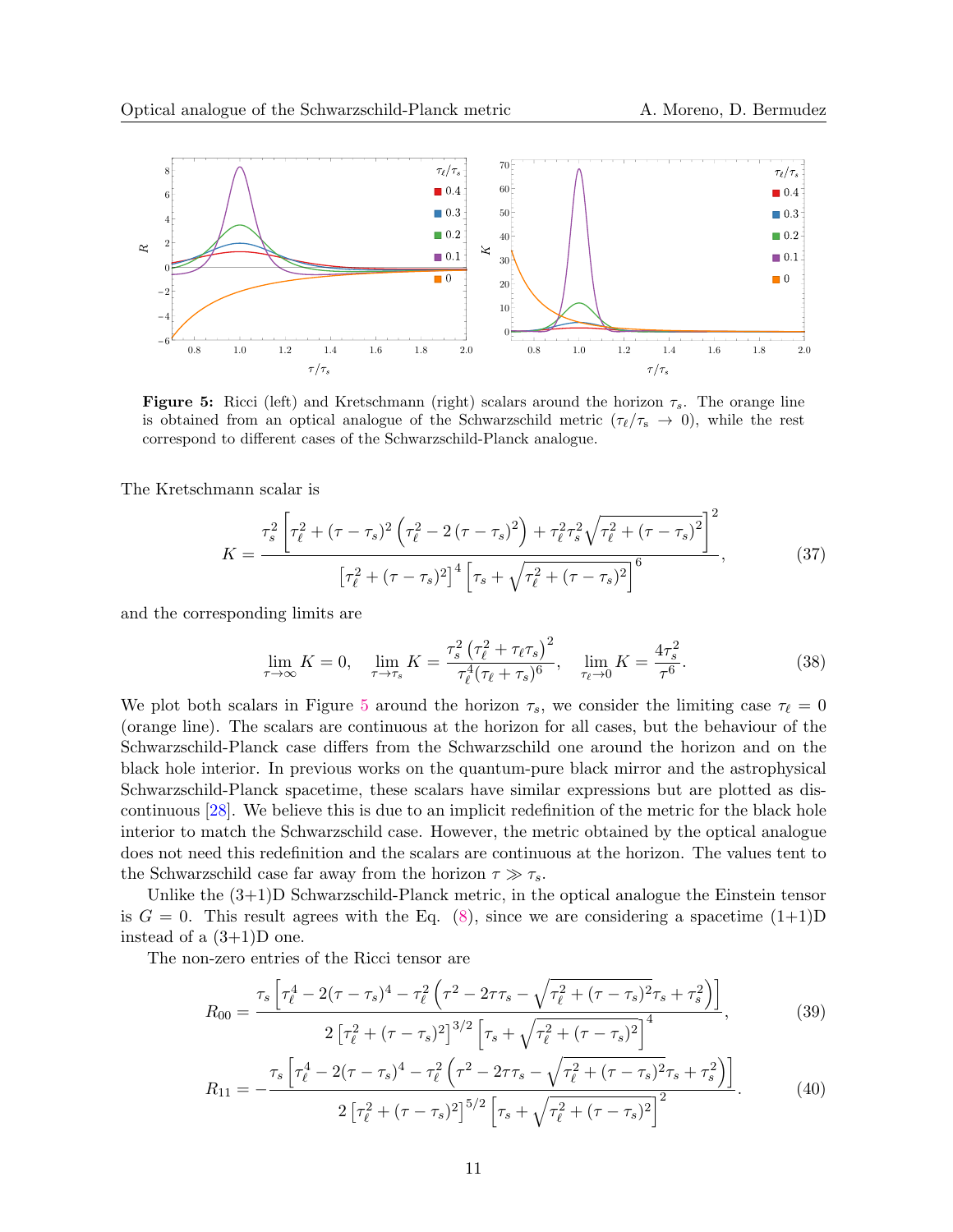The non-zero entries for the Riemann tensor are

$$
R_{110}^{0} = \frac{\tau_s \left[ \tau_\ell^4 - 2(\tau - \tau_s)^4 - \tau_\ell^2 \left( \tau^2 - 2\tau \tau_s - \sqrt{\tau_\ell^2 + (\tau - \tau_s)^2} \tau_s + \tau_s^2 \right) \right]}{2 \left[ \tau_\ell^2 + (\tau - \tau_s)^2 \right]^{5/2} \left[ \tau_s + \sqrt{\tau_\ell^2 + (\tau - \tau_s)^2} \right]^2},\tag{41}
$$

$$
R_{010}^1 = \frac{\tau_s \left[ \tau_\ell^4 - 2(\tau - \tau_s)^4 - \tau_\ell^2 \left( \tau^2 - 2\tau \tau_s - \sqrt{\tau_\ell^2 + (\tau - \tau_s)^2} \tau_s + \tau_s^2 \right) \right]}{2 \left[ \tau_\ell^2 + (\tau - \tau_s)^2 \right]^{3/2} \left[ \tau_s + \sqrt{\tau_\ell^2 + (\tau - \tau_s)^2} \right]^4},\tag{42}
$$

while the other two can be obtained from symmetry  $R^{\mu}_{\nu\beta\gamma} = R^{\mu}_{\nu\gamma\beta}$ .

### <span id="page-11-0"></span>7 Conclusions

We revisited the theory that relates the trajectory of an accelerating mirror with a corresponding spacetime metric. We related these spacetime metrics from accelerated mirrors to their corresponding analogue metric. We obtained the general metric for a fibre-optical analogue of the event horizon. In particular, we constructed in two different ways the optical analogue for the Schwarzschild and Schwarzschild-Planck metrics. These metrics can be implemented in a laboratory by sending a light pulse with the corresponding shape through an optical fibre. Even more, as it is common in fibre optics, we can consider an experiment with a continuous-wave light field filling the entire length of a given fibre is more than enough. This is a good approximation during the time that the fibre includes the event horizon, given by the maximum of the pump field. The more region is included by either longer fibres or longer pump fields, the better the approximation to the analogue spacetimes and higher frequencies can be included.

The spacetime quantities obtained from the optical Schwarzschild-Planck metric in  $(1+1)D$ show a similar behaviour to that obtained by Good [\[28\]](#page-13-13) for the Schwarzschild-Planck metric in  $(3+1)D$ . The only exception is the Einstein tensor, however, this is expected since in the theory of  $(1+1)$ D in the Section [2](#page-1-0) shows that the Einstein tensor does not constrain the metric in general for  $(1+1)$ D systems. This is again one of the main differences of the fibre-optical analogues of spacetime metrics and for any  $(1+1)$ D analogue systems (the majority). The consequences of this constraint should be investigated further. However, this gives us one more evidence on the robustness of the Hawking effect, as it survives even more different situations.

In this work, we mainly ignored dispersion of the fibre, since we fixed the frequency of pump wave, but this deserves further study as the dispersion also modifies the thermality of the analogue Hawking spectrum  $[13, 44, 45]$  $[13, 44, 45]$  $[13, 44, 45]$  $[13, 44, 45]$ . As it has been shown before, the dispersion can drastically change the spectrum, to a point where thermality is completely lost, but again the Hawking effect still produces particles in this situation.

Up to now, the table-top experiments of optical analogues [\[7,](#page-12-6) [12,](#page-12-11) [46\]](#page-14-16) have been performed using ultra-short pulses propagating through a photonic-crystal fibre. These ultra-short pulses have a duration of ∼10-100 fs. If our hypothesis is correct and the microscopic time-scale of the optical metric is ∼1 ps, it means that these experiments would be in the regime of microscopic black-hole analogues. This would explain their high temperature emission that makes it possible to detect their analogue Hawking emission even at room temperature.

A future perspective is to use the theory we developed here to invert the process and to find trajectories of accelerating mirrors that recreate commonly used optical analogue metrics. For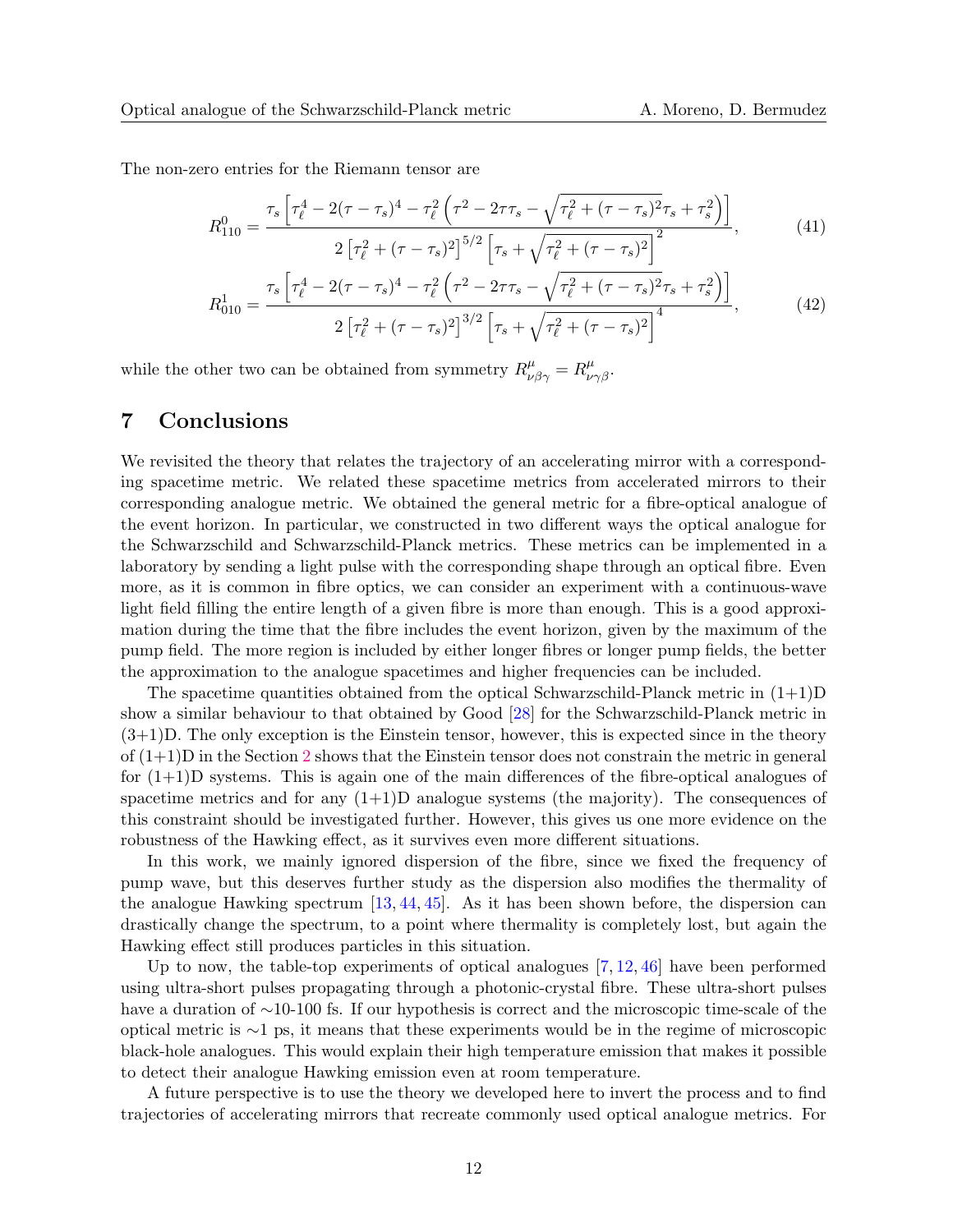example, a soliton shape [\[12,](#page-12-11)[13\]](#page-13-0) is commonly used in the optical experiments and a tanh profile in acoustic ones [\[33,](#page-14-3) [44\]](#page-14-14).

### Acknowledgments

We thank Prof. Nora Bretón and Scott Robertson for their comments on an earlier version of this work. We acknowledge funding by Conacyt Ciencia de Frontera 51458-2019 (Mexico). AMR acknowledges funding by Conacyt (Mexico) scholarship 786398.

### References

- <span id="page-12-0"></span>[1] K. Schwarzschild, "On the gravitational field of a mass point according to Einstein's theory," Sitzungsber. Preuss. Akad. Wiss. Berlin (Math. Phys.), vol. 1916, pp. 189–196, 1916.
- <span id="page-12-1"></span>[2] S. W. Hawking, "Black hole explosions?," Nature, vol. 248, p. 30, 1974.
- <span id="page-12-2"></span>[3] S. W. Hawking, "Particle creation by black holes," Communications in Mathematical Physics, vol. 43, pp. 199–220, 1975.
- <span id="page-12-3"></span>[4] R. Brout, S. Massar, R. Parentani, and P. Spindel, "Hawking radiation without trans-Planckian frequencies," Phys. Rev. D, vol. 52, pp. 4559–4568, 1995.
- <span id="page-12-4"></span>[5] P. Noterdaeme, P. Petetjean, R. Srianand, C. Ledoux, and S. Lopez, "The evolution of the cosmic microwave background temperature," Astronomy and Astrophysics, vol. 526, p. L7, 2011.
- <span id="page-12-5"></span>[6] W. G. Unruh, "Experimental Black Hole Evaporation?," Phys. Rev. Lett., vol. 46, pp. 1351– 1353, 1981.
- <span id="page-12-6"></span>[7] J. Drori, Y. Rosenberg, D. Bermudez, Y. Silberberg, and U. Leonhardt, "Observation of stimulated Hawking radiation in an optical analogue," Phys. Rev. Lett., vol. 122, p. 10404, 2019.
- <span id="page-12-7"></span>[8] J. R. M. de Nova, K. Golubkov, V. I. Kolobov, and J. Steinhauer, "Observation of thermal Hawking radiation and its temperature in an analogue black hole," Nature, vol. 569, pp. 688– 691, 2019.
- <span id="page-12-8"></span>[9] G. Rousseaux, C. Mathis, P. Maïssa, T. G. Philbin, and U. Leonhardt, "Observation of negative-frequency waves in a water tank: a classical analogue to the Hawking effect?," New J. Phys., vol. 10, p. 53015, 2008.
- <span id="page-12-9"></span>[10] C. Barceló and M. Visser, "Analogue gravity from Bose-Einstein condensates," Classical Quant. Grav., vol. 18, pp. 1137–1156, 2001.
- <span id="page-12-10"></span>[11] J. Steinhauer, "Observation of quantum Hawking radiation and its entanglement in an analogue black hole," Nat. Phys., pp. 1–7, 2016.
- <span id="page-12-11"></span>[12] T. G. Philbin, C. Kuklewicz, S. Robertson, S. Hill, F. König, and U. Leonhardt, "Fiber-Optical Analog of the Event Horizon," Science, vol. 319, pp. 1367–1370, 2008.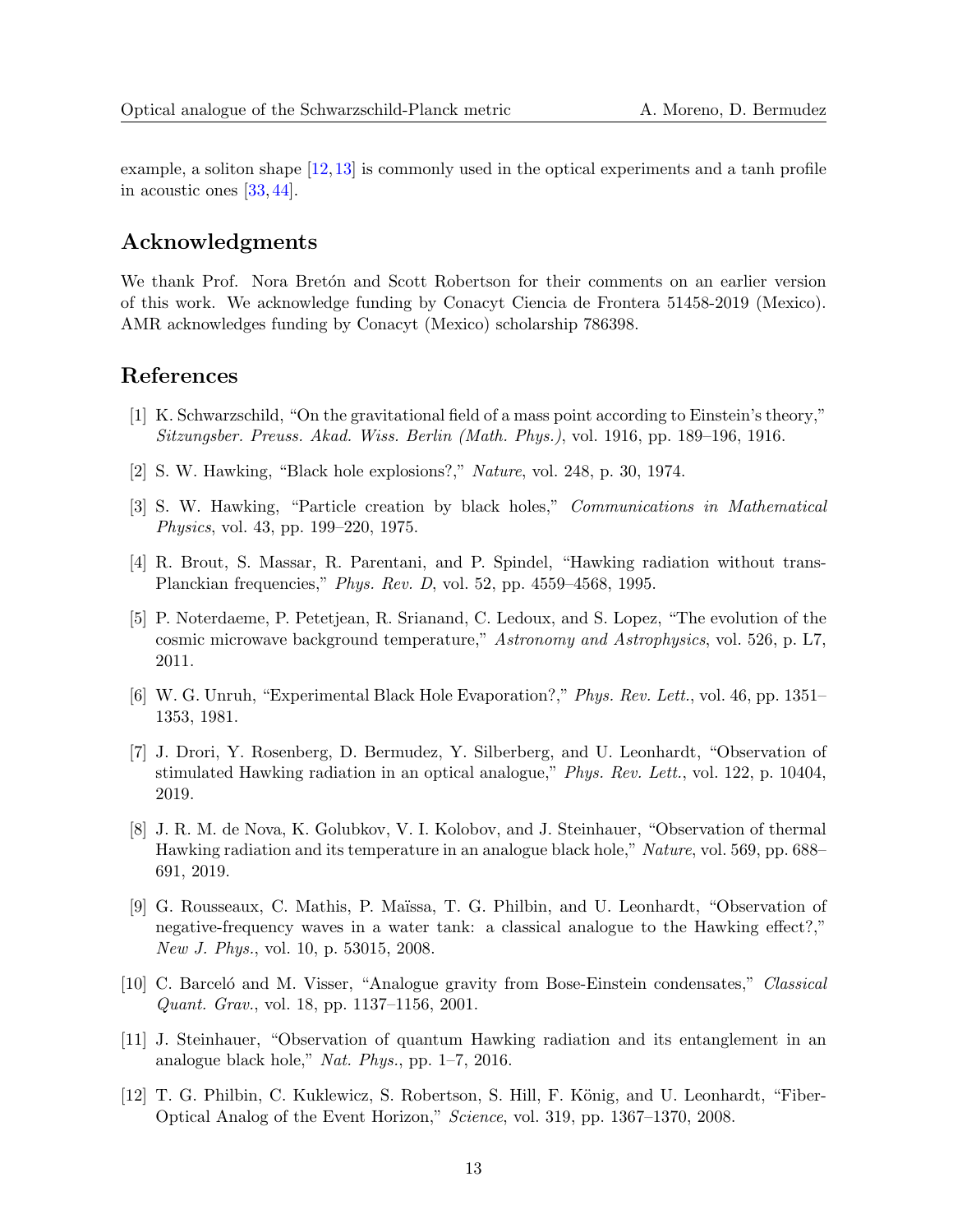- <span id="page-13-0"></span>[13] D. Bermudez and U. Leonhardt, "Hawking spectrum for a fiber-optical analog of the event horizon," Phys. Rev. A, vol. 93, p. 53820, 2016.
- <span id="page-13-1"></span>[14] H. S. Nguyen, D. Gerace, I. Carusotto, D. Sanvitto, E. Galopin, A. Lemaitre, I. Sagnes, J. Bloch, and A. Amo, "Acoustic black hole in a stationary hydrodynamic flow of microcavity polaritons," Phys. Rev. Lett., vol. 114, p. 36402, 2015.
- <span id="page-13-2"></span>[15] P. D. Nation, J. R. Johansson, M. P. Blencowe, and F. Nori, "Colloquium: Stimulating uncertainty: Amplifying the quantum vacuum with superconducting circuits," Rev. Mod. Phys., vol. 84, pp. 1–24, 2012.
- <span id="page-13-3"></span>[16] M. J. Jacquet, T. Boulier, F. Claude, A. Maˆıtre, E. Cancellieri, C. Adrados, A. Amo, S. Pigeon, Q. Glorieux, A. Bramati, and E. Giacobino, "Polariton fluids for analogue gravity physics," Philos. Trans. R. Soc. Lond. A: Math. Phys. Eng. Sci., vol. 378, p. 20190225, 2020.
- <span id="page-13-4"></span>[17] U. Leonhardt, "A laboratory analogue of the event horizon using slow light in an atomic medium," Nature, vol. 415, pp. 406–409, jan 2002.
- <span id="page-13-5"></span>[18] W. G. Unruh and R. Schützhold, "On slow light as a black hole analogue," *Phys. Rev. D*, vol. 68, p. 24008, jul 2003.
- <span id="page-13-6"></span>[19] S. A. Fulling and P. C. W. Davies, "Radiation from a moving mirror in two dimensional space-time: conformal anomaly," Proc. R. Soc. Lond. A, vol. 348, pp. 393–414, 1976.
- [20] W. G. Unruh, "Notes on black hole evaporation," Phys. Rev. D, vol. 14, pp. 870–892, 1976.
- <span id="page-13-7"></span>[21] P. C. W. Davies, S. A. Fulling, and R. Penrose, "Radiation from moving mirrors and from black holes," Proc. R. Soc. Lond. A, vol. 356, pp. 237–257, 1977.
- <span id="page-13-8"></span>[22] M. R. R. Good, P. R. Anderson, and C. R. Evans, "Mirror reflections of a black hole," Phys. Rev. D, vol. 94, p. 65010, 2016.
- <span id="page-13-9"></span>[23] M. R. R. Good, "Reflections on a Black Mirror," in Everything about Gravity, pp. 560–565, World Scientific, 2016.
- <span id="page-13-10"></span>[24] M. R. R. Good, P. R. Anderson, and C. R. Evans, "Time dependence of particle creation from accelerating mirrors," Phys. Rev. D, vol. 88, p. 25023, 2013.
- <span id="page-13-15"></span>[25] M. R. R. Good, "Extremal Hawking radiation," Phys. Rev. D, vol. 101, p. 104050, 2020.
- <span id="page-13-11"></span>[26] M. R. R. Good, E. V. Linder, and F. Wilczek, "Finite thermal particle creation of Casimir light," Mod. Phys. Lett. A, vol. 35, p. 2040006, 2020.
- <span id="page-13-12"></span>[27] M. R. R. Good, E. V. Linder, and F. Wilczek, "Moving mirror model for quasithermal radiation fields," Phys. Rev. D, vol. 101, p. 25012, 2020.
- <span id="page-13-13"></span>[28] M. Good and E. V. Linder, "Modified Schwarzschild metric from a unitary accelerating mirror analog," New J. Phys., vol. 23, p. 043007, 2021.
- <span id="page-13-14"></span>[29] R. B. Mann, "The simplest black holes," Found. Phys. Lett., vol. 4, pp. 425–449, oct 1991.